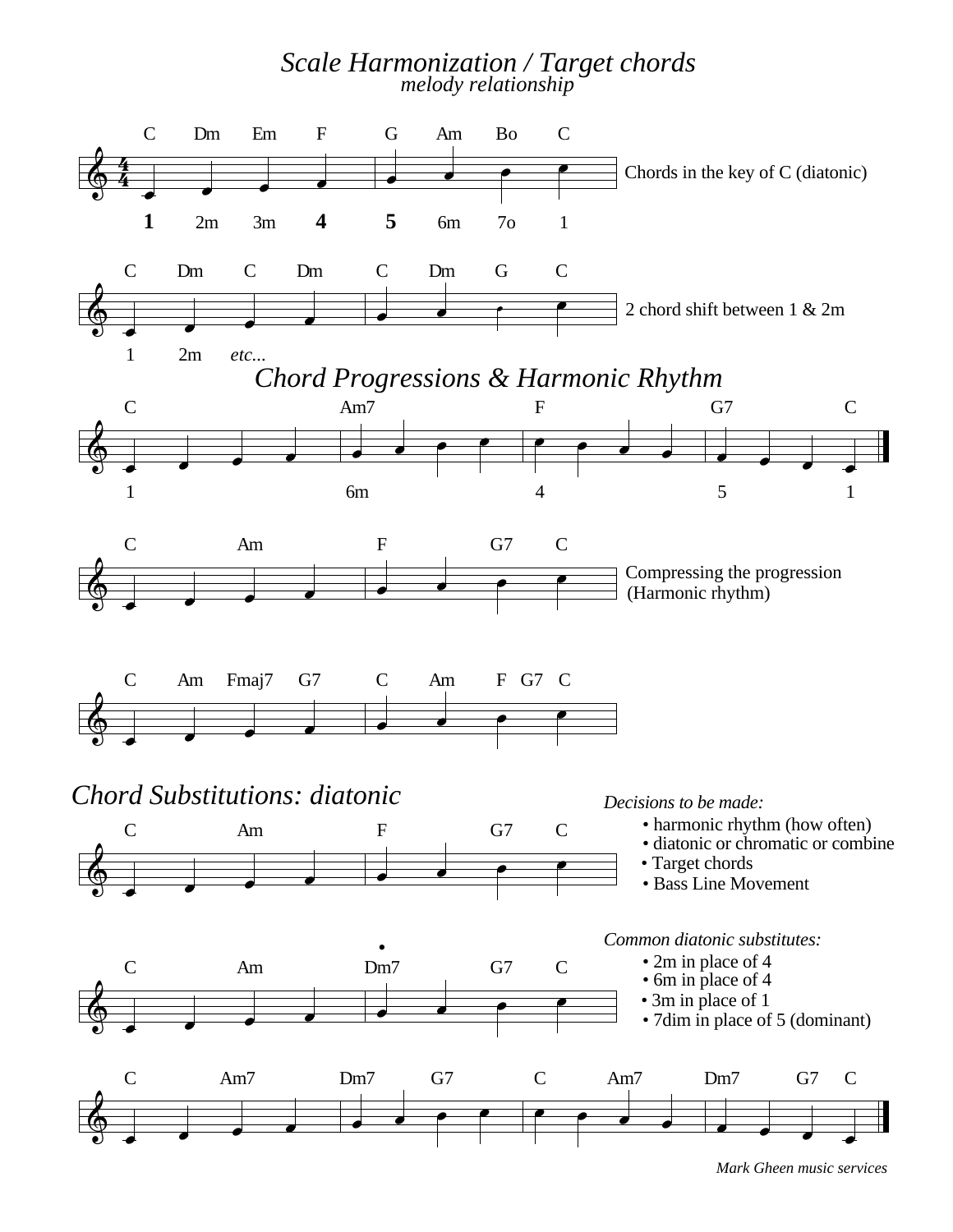## *Chord Substitutions: chromatic*